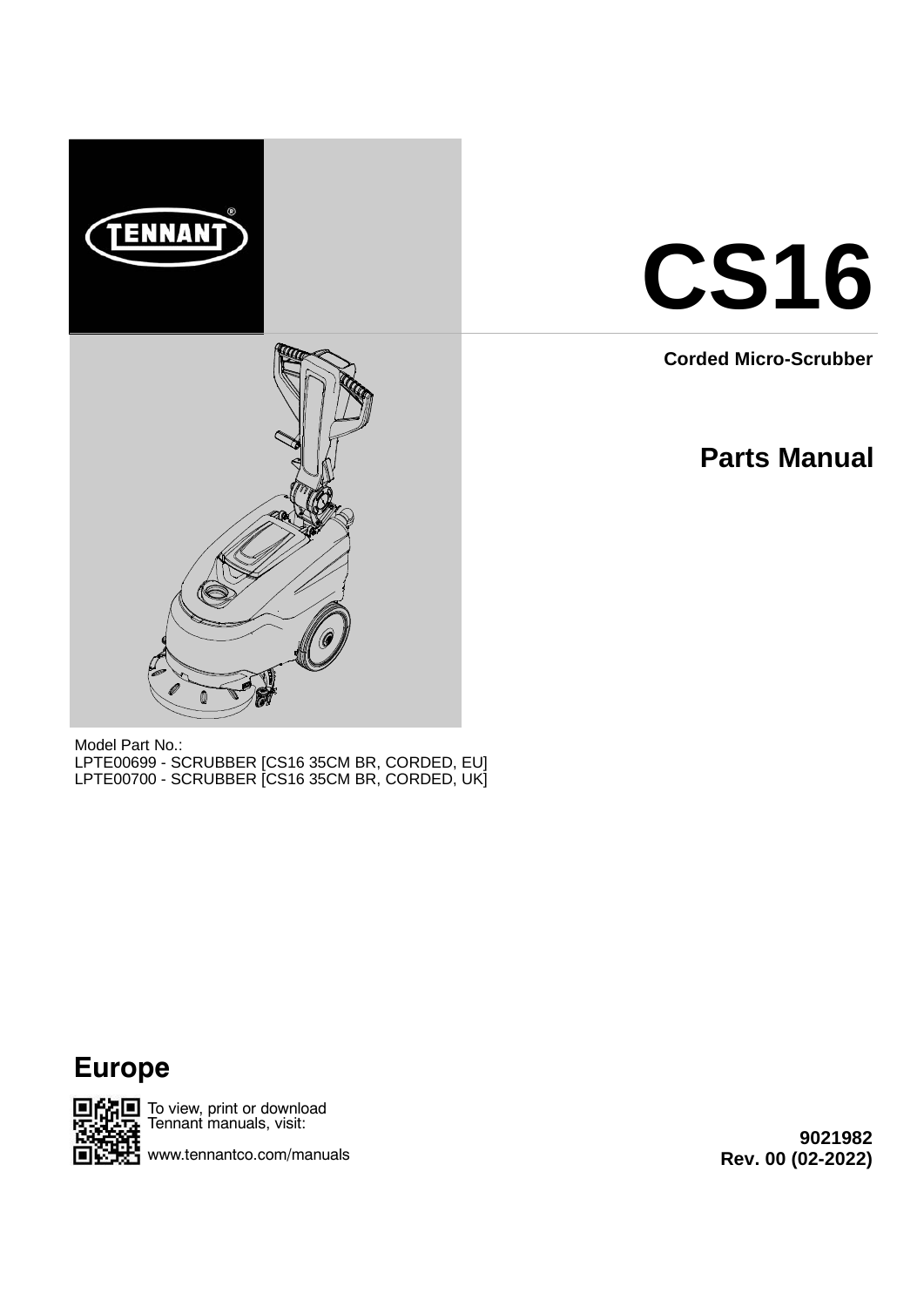Only use TENNANT Company supplied or equivalent parts. Parts and supplies may be ordered online, by phone or from any Tennant Authorized Service Center or Distributor.

Before Ordering any parts or supplies, be sure to have the machine model number and serial number available.

#### **Serial Number Location**



#### **Tennant Company N.V.**

Industrielaan 6 5405 AB P.O. Box 6 5400 AA Uden- The Netherlands

europe@tennantco.com

Specifications and parts are subject to change without notice. Copyright © 2022 TENNANT Company www.tennantco.com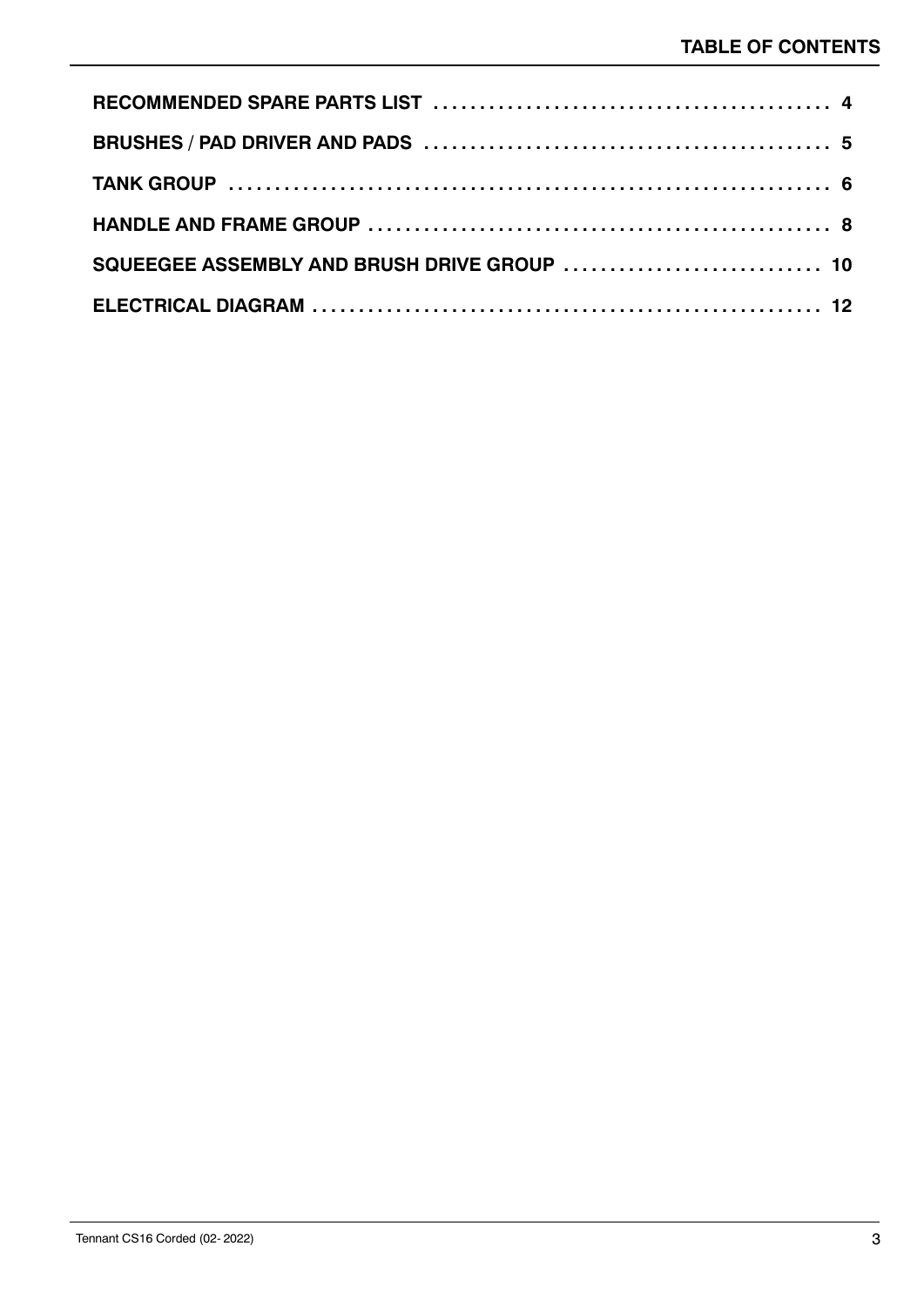| <b>WEAR PARTS</b> |                                                          |  |  |  |
|-------------------|----------------------------------------------------------|--|--|--|
| PART NO.          | <b>DESCRIPTION</b>                                       |  |  |  |
| SPPV02656         | BRUSH ASSY, DISK, SCB, 35CM, 3-LUG, PYP [STANDARD]       |  |  |  |
| SPPV02657         | BRUSH ASSY, DISK, SCB, 35CM, 3-LUG, PYP, SOFT [OPTIONAL] |  |  |  |
| SPPV02659         | BRUSH ASSY, DISK, ABR, 35CM, 3-LUG, 120 GRIT [OPTIONAL]  |  |  |  |
| SPPV02664         | DRIVER ASSY, PAD, 35CM, 3-LUG                            |  |  |  |
| 994518            | PAD, BUFF, 14.0/355, RED [5PC] STANDARD                  |  |  |  |
| 994519            | PAD, SCB, 14.0INCH /355SSPV02659, BLU [5PC]              |  |  |  |
| 994520            | PAD, STRIPPING, 14.0/355, BROWN [5PC]                    |  |  |  |
| 994754            | PAD, POLISH, 14.0/355, WHITE [5PC]                       |  |  |  |
| 9017829           | BLADE, SQGE, FRONT, 536L, LINATEX [STANDARD]             |  |  |  |
| 9017830           | BLADE, SQGE, REAR, 596L, LINATEX [STANDARD]              |  |  |  |
| 9017826           | BLADE, SQGE, FRONT, 536L, LATEX [OPTIONAL]               |  |  |  |
| 9017827           | BLADE, SQGE, REAR, 596L, LATEX [OPTIONAL]                |  |  |  |
| 9017832           | BLADE KIT, SQGE, 536L/596L, FRONT& REAR, PYU [OPTIONAL]  |  |  |  |
|                   | <b>SERVICE PARTS</b>                                     |  |  |  |
| PART NO.          | <b>DESCRIPTION</b>                                       |  |  |  |
| PMVR06994         | SQUEEGEE ASSY KIT, LINATEX BLADES [STANDARD]             |  |  |  |
| <b>KTRI05575</b>  | LID ASSEMBLY, RECOVERY TANK                              |  |  |  |
| 9017840           | SEAL, COVER, RECVY TANK                                  |  |  |  |
| 9017842           | HOSE ASSY, RECVY                                         |  |  |  |
| 9017844           | FLOAT, SHUTOFF                                           |  |  |  |
| 9017846           | CABLE, LIFT, SQGE                                        |  |  |  |
| 9017845           | HOSE ASSY, DRAIN                                         |  |  |  |
| 9017848           | WHEEL, SQGE                                              |  |  |  |
| 9017849           | SPRING, SQGE                                             |  |  |  |
| 9017850           | CLIP, HOSE, RECV                                         |  |  |  |
| 9017689           | SWITCH, HANDLE                                           |  |  |  |
| 9018511           | FILTER, WATER, COMPL                                     |  |  |  |
| 9018339           | MOTOR, VACUUM 240V                                       |  |  |  |
| 9018340           | VALVE, WATER, SOLENOID, 230V                             |  |  |  |
| MOMO01020         | MOTOR, BRUSH, 240V                                       |  |  |  |
| 9018342           | <b>CIRCUITBOARD</b>                                      |  |  |  |
| 9017750           | DISPLAY BOARD                                            |  |  |  |
| 9017749           | CARBON BRUSH KIT, BRUSH, MOTOR 240V [4 PC]               |  |  |  |
| MEVR01938         | CARBON BRUSH, MOTOR, VAC FAN 240V                        |  |  |  |
| MEVR02544         | FUSE 8A                                                  |  |  |  |
| MEVR02545         | FUSE 1,6A                                                |  |  |  |
| MEVR04379         | <b>FUSE 3,15A</b>                                        |  |  |  |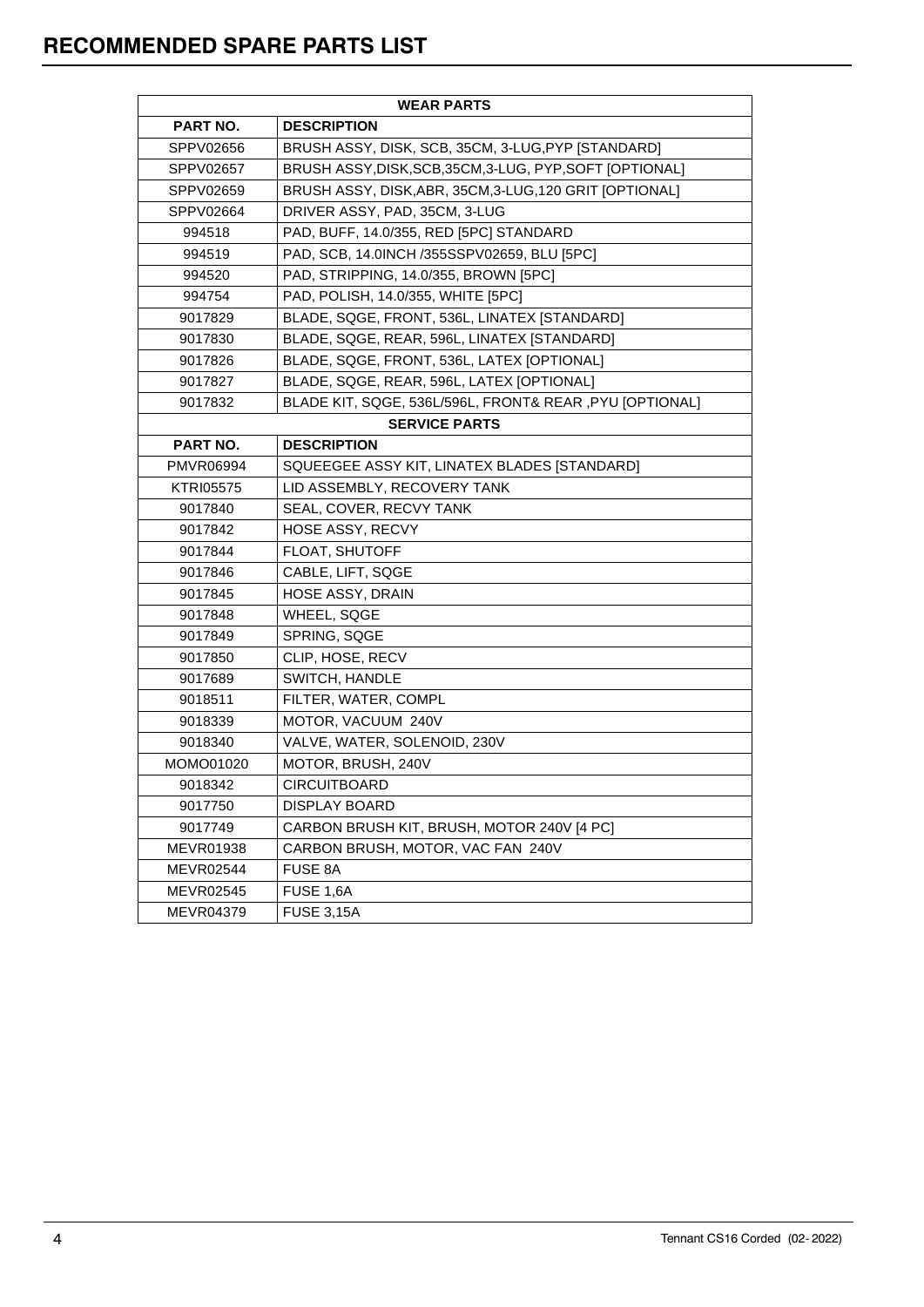# **BRUSHES / PAD DRIVER AND PADS**





| Ref. | Part No.  | <b>Serial Number</b> | <b>Description</b>                                     | Qty. |
|------|-----------|----------------------|--------------------------------------------------------|------|
|      | SPPV02656 | (LPTE00xxx-00001 -   | BRUSH ASSY, DISK, SCB, 35CM, 3-LUG, PYP [STANDARD]     |      |
|      | SPPV02657 | (LPTE00xxx-00001 -   | BRUSH ASSY, DISK, SCB, 35CM, 3-LUG, PYP, SOFT [OPTION] |      |
|      | SPPV02659 | (LPTE00xxx-00001 -   | BRUSH ASSY, DISK, ABR, 35CM, 3-LUG, 120 GRIT [OPTION]  |      |
| 2    | SPPV02664 | (LPTE00xxx-00001 -   | DRIVER ASSY, PAD, 35CM, 3-LUG                          |      |
| з    | 994518    | (LPTE00xxx-00001 -   | PAD, BUFF, 14.0/355, RED [5PC] STANDARD                |      |
| з    | 994519    | (LPTE00xxx-00001 -   | PAD, SCB, 14.0INCH /355, BLU [5PC]                     |      |
| з    | 994520    | (LPTE00xxx-00001 -   | PAD, STRIPPING, 14.0/355, BROWN [5PC]                  |      |
| з    | 994754    | (LPTE00xxx-00001 -   | PAD, POLISH, 14.0/355, WHITE [5PC]                     |      |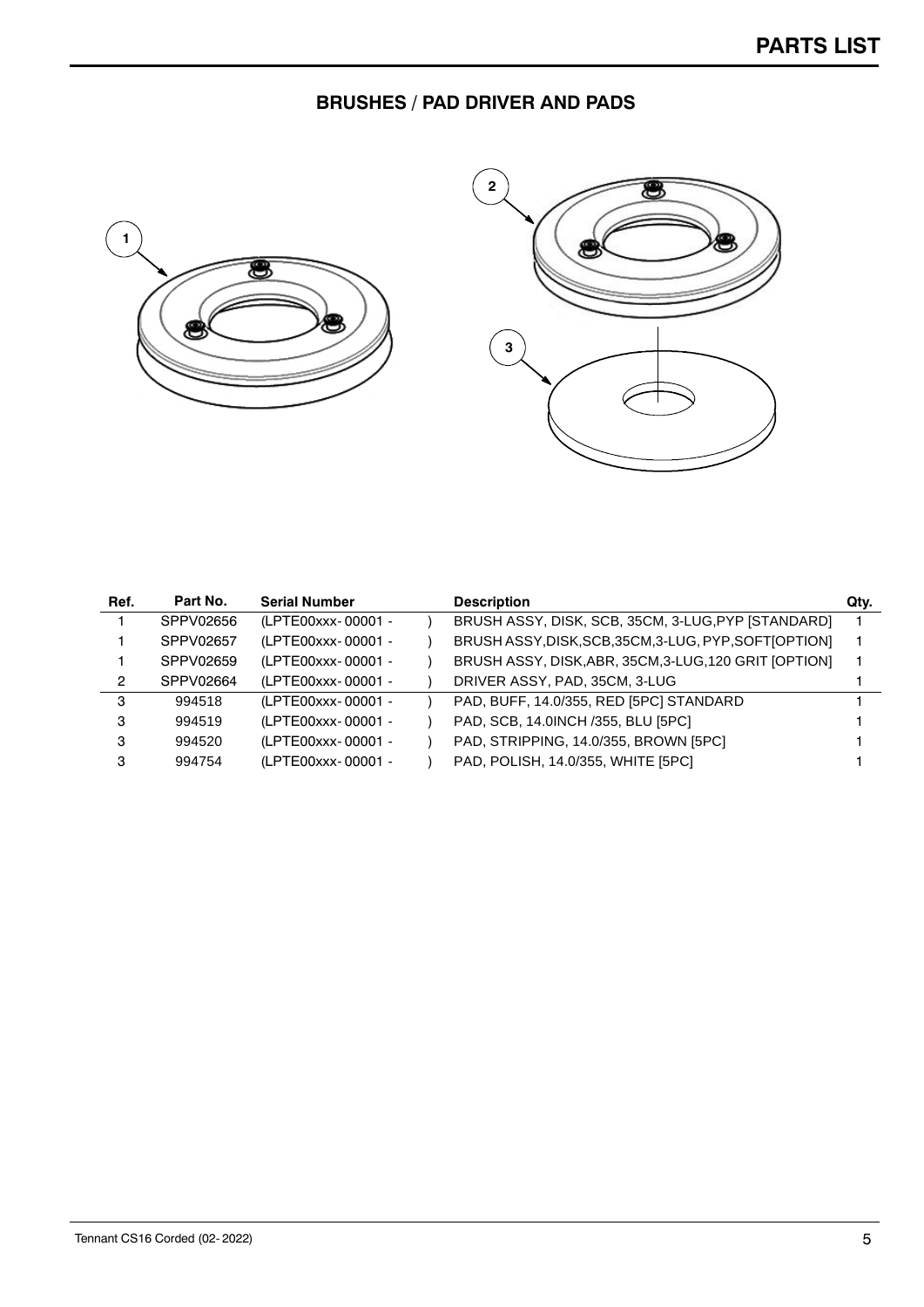**TANK GROUP**



| Ref.           | Part No.         | <b>Serial Number</b> | <b>Description</b>                | Qty.           |
|----------------|------------------|----------------------|-----------------------------------|----------------|
|                | 897359           | (LPTE00xxx-00001 -   | SCREW, TCTC, M4X16, ACCIAIO, INOX |                |
| $\overline{c}$ | 897245           | (LPTE00xxx-00001 -   | <b>CLIP</b>                       |                |
| 3              | MPVR12446        | (LPTE00xxx-00001 -   | <b>COVER CS16 UL</b>              |                |
| 4              | 897559           | (LPTE00xxx-00001 -   | SCREW TBCE ISO 7380 5X12          |                |
| 5              | <b>LAFN08967</b> | (LPTE00xxx-00001 -   | SPACER CT15-30                    | 4              |
| 6              | <b>MEVR02545</b> | (LPTE00xxx-00001 -   | FUSE 5X20 T 1,6A VDE CSA UL       |                |
| 7              | <b>MEVR02544</b> | (LPTE00xxx-00001 -   | FUSE F 8A VDE CSA UL              |                |
| 8              | 9018342          | (LPTE00xxx-00001 -   | CIRCUITBOARD, MAIN 230V           |                |
| 9              | <b>LAFN11427</b> | (LPTE00xxx-00001 -   | <b>BRACKET CT15 UL</b>            |                |
| 10             | <b>MECI00720</b> | (LPTE00xxx-00001 -   | <b>SWITCH B4</b>                  |                |
| 11             | 897669           | (LPTE00xxx-00001 -   | SCREW STS KN1031 - Neu 4x16 - H2  | 4              |
| 12             | <b>VTVT48694</b> | (LPTE00xxx-00001 -   | SCREW TCB TC 5 X12 UNI 9707 TZ    | 2              |
| 13             | 897384           | (LPTE00xxx-00001 -   | WASHER D. 5X14 INX                | $\overline{2}$ |
| 14             | 897497           | (LPTE00xxx-00001 -   | NUT, M5, INOX                     | 4              |
| 15             | 897649           | (LPTE00xxx-00001 -   | FILTER, MOTOR, VACFAN, d78        |                |
| 16             | 9018339          | (LPTE00xxx-00001 -   | FAN, VACUUM, 240VAC               |                |
| 16             | <b>MEVR01938</b> | (LPTE00xxx-00001 -   | CARBON BRUSH, MOTOR, VAC FAN 240V |                |
| 17             | LAFN08062        | (LPTE00xxx-00001 -   | AXLE.                             |                |
| 18             | 897662           | (LPTE00xxx-00001 -   | WASHER D. 5 GRW                   | 2              |
| 19             | <b>VTVT48694</b> | (LPTE00xxx-00001 -   | SCREW TCB TC 5 X12 UNI 9707 TZ    | 4              |
| 20             | 897569           | (LPTE00xxx-00001 -   | <b>VIBRATION, DAMP</b>            | 4              |
| 21             | 897570           | (LPTE00xxx-00001 -   | TANK, SOLUTION, CAP               |                |
| 22             | 897663           | (LPTE00xxx-00001 -   | <b>TANK, SOLUTION</b>             |                |
| 23             | 897664           | (LPTE00xxx-00001 -   | <b>COVER</b>                      |                |
| 24             | 897665           | (LPTE00xxx-00001 -   | COVER, INNER, LID, TANK           |                |
| 25             | 897574           | (LPTE00xxx-00001 -   | SCREW SELF TAPPING 4.8X9.5 SUS    | 8              |
| 26             | 9017840          | (LPTE00xxx-00001 -   | SEAL, COVER, RECVY TANK           |                |
| 27             | 897666           | (LPTE00xxx-00001 -   | <b>GASKET</b>                     |                |
| 28             | 9017844          | (LPTE00xxx-00001 -   | <b>FLOAT, SHUTOFF</b>             |                |
| 29             | 897576           | (LPTE00xxx-00001 -   | WASHER, M30X6X3                   |                |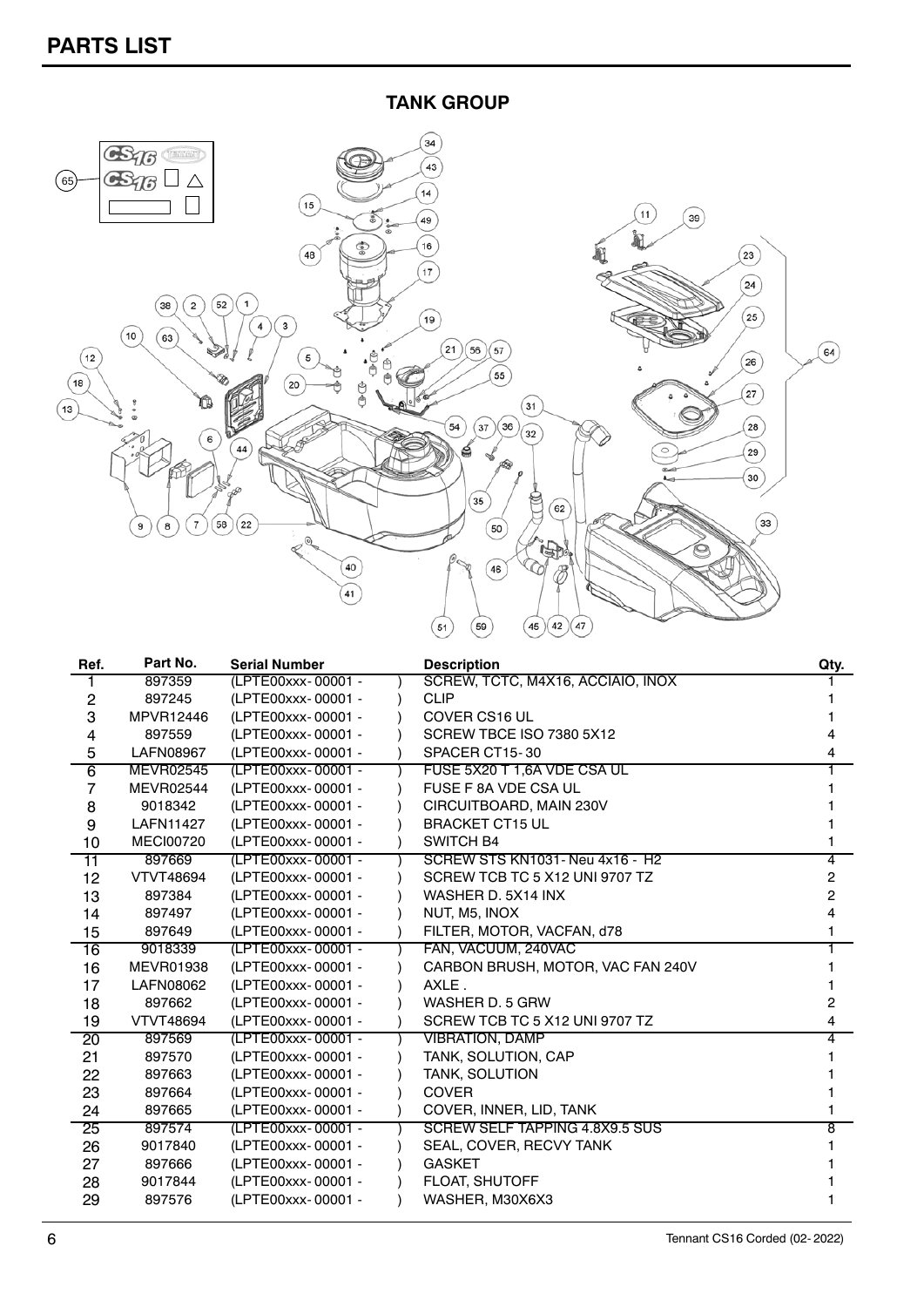| Ref. | Part No.         | <b>Serial Number</b> | <b>Description</b>                 | Qty. |
|------|------------------|----------------------|------------------------------------|------|
| 30   | VTVT48694        | (LPTE00xxx-00001 -   | SCREW TCB TC 5 X12 UNI 9707 TZ     |      |
| 31   | 9017842          | (LPTE00xxx-00001 -   | <b>HOSE ASSY, RECVY</b>            |      |
| 32   | 9017845          | (LPTE00xxx-00001 -   | <b>HOSE ASSY, DRAIN</b>            |      |
| 33   | <b>MPVR12899</b> | (LPTE00xxx-00001 -   | <b>TANK RECOVERY 416S BLUE</b>     |      |
| 34   | GUGO00599        | (LPTE00xxx-00001 -   | <b>GASKET</b>                      |      |
| 35   | 897578           | (LPTE00xxx-00001 -   | VALVE, A SFERA, MF, 1/8"           |      |
| 36   | 897678           | (LPTE00xxx-00001 -   | CONNECTOR, 1/8" D.7                |      |
| 37   | 897176           | (LPTE00xxx-00001 -   | CAP 1/2"                           |      |
| 38   | 897160           | (LPTE00xxx-00001 -   | NUT, M4, INOX, ZN                  |      |
| 39   | 897668           | (LPTE00xxx-00001 -   | <b>HINGE [416S]</b>                | 2    |
| 40   | 897384           | (LPTE00xxx-00001 -   | WASHER D. 5X14 INX                 | 3    |
| 41   | 897588           | (LPTE00xxx-00001 -   | <b>SCREW, TE, M5X35, UNI5739</b>   | 3    |
| 42   | <b>FSVR00002</b> | (LPTE00xxx-00001 -   | CLAMP ECOFLEX 9 23-35              |      |
| 43   | <b>FSVR00264</b> | (LPTE00xxx-00001 -   | <b>CLAMP</b>                       |      |
| 44   | <b>MEVR04015</b> | (LPTE00xxx-00001 -   | FUSE 5x20 3.15A T                  |      |
| 45   | 9017850          | (LPTE00xxx-00001 -   | CLIP, HOSE, RECVY                  |      |
| 46   | 897581           | (LPTE00xxx-00001 -   | <b>SCREW</b>                       | 2    |
| 47   | <b>VTDD04369</b> | (LPTE00xxx-00001 -   | NUT M 4 TEF UNI 7473               | 2    |
| 48   | 897384           | (LPTE00xxx-00001 -   | WASHER D. 5X14 INX                 | 4    |
| 49   | 897644           | (LPTE00xxx-00001 -   | WASHER D. 5 INX GRW UNI 1751       | 4    |
| 50   | 897590           | (LPTE00xxx-00001 -   | O- RING, D. 6.75X1.78, NBR, 70SH   |      |
| 51   | 897384           | (LPTE00xxx-00001 -   | WASHER D. 5X14 INX                 |      |
| 52   | 897149           | (LPTE00xxx-00001 -   | WASHER 4-16 INOX A2                |      |
| 54   | <b>VTVT15965</b> | (LPTE00xxx-00001 -   | SCREW, TCB-TC, M4X12, UNI7687, INX |      |
| 55   | 897587           | (LPTE00xxx-00001 -   | <b>PLATE</b>                       |      |
| 56   | 897156           | (LPTE00xxx-00001 -   | WASHER D. 4 INX                    |      |
| 57   | 897276           | (LPTE00xxx-00001 -   | NUT M 4 ATB A2                     |      |
| 58   | <b>MEVR02589</b> | (LPTE00xxx-00001 -   | FUSE-HOLDER 5X20 FIZ 0031-2205     | 3    |
| 59   | 897588           | (LPTE00xxx-00001 -   | SCREW, TE, M5X35, UNI5739          |      |
| 62   | 897589           | (LPTE00xxx-00001 -   | WASHER, UNI6592, M4X16, ZB         | 2    |
| 63   | <b>MEVR00034</b> | (LPTE00xxx-00001 -   | FAIR-LEAD PG11 CON GHIERA          |      |
| 64   | <b>KTRI05575</b> | (LPTE00xxx-00001 -   | LID ASSY, RECOVERY TANK            |      |
| 65   | <b>KTRI06255</b> | (LPTE00xxx-00001 -   | LABEL KIT, CS16 MACHINE            | 1    |
|      |                  |                      |                                    |      |

# **TANK GROUP**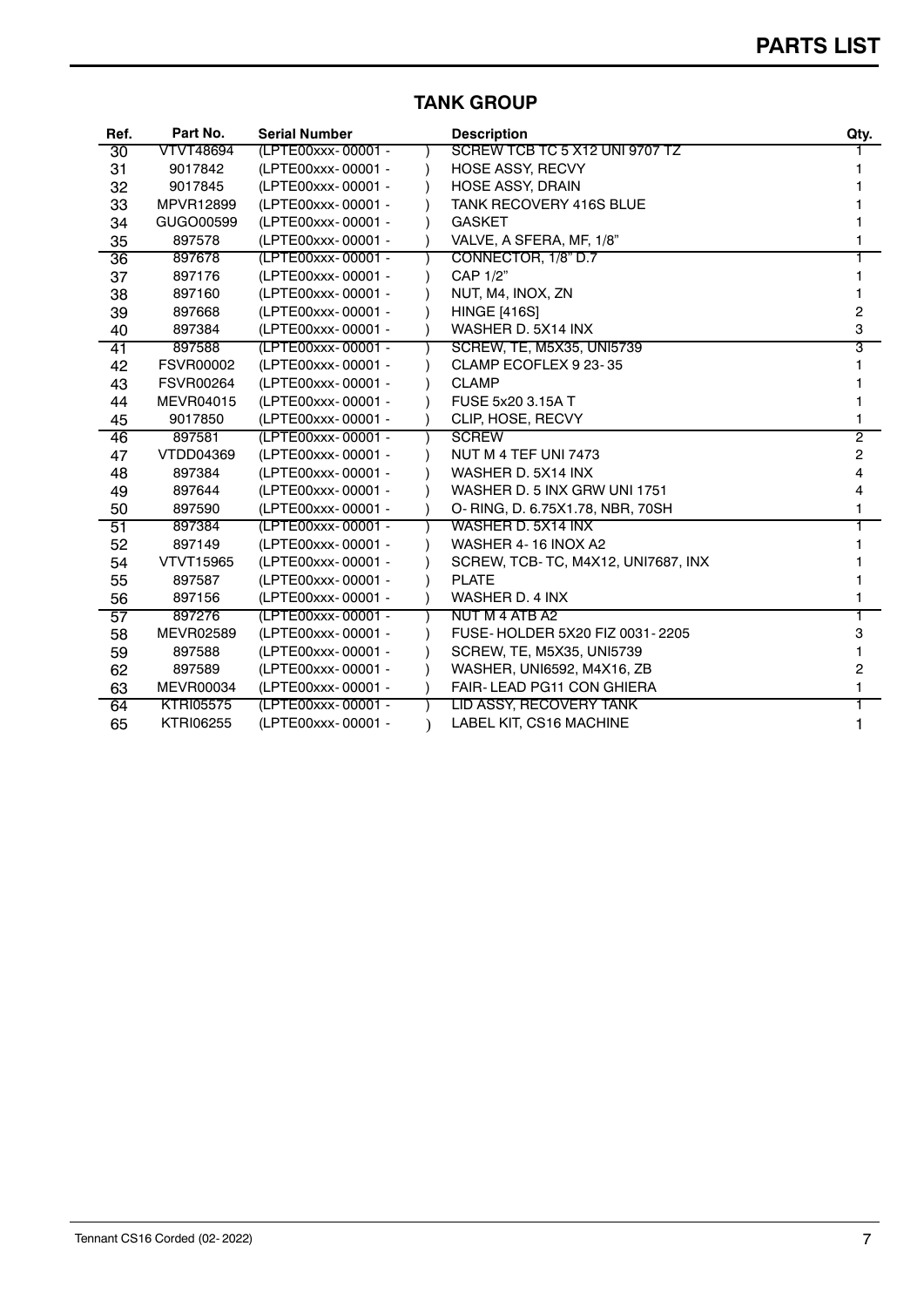## **HANDLE AND FRAME GROUP**



| Part No.         | <b>Serial Number</b> | <b>Description</b>         | Qty. |
|------------------|----------------------|----------------------------|------|
| 897593           | (LPTE00xxx-00001 -   | SCREW, M4,8X19             | 14   |
| 897670           | (LPTE00xxx-00001 -   | <b>CRANKCASE</b>           |      |
| 897595           | (LPTE00xxx-00001 -   | <b>GEAR</b>                |      |
| VTVT75724        | (LPTE00xxx-00001 -   | SCREW, HEX, M8 X 1.25 X 22 |      |
| 897597           | (LPTE00xxx-00001 -   | SHELL, DX                  |      |
| 897598           | (LPTE00xxx-00001 -   | NUT, M8, FLAT              | 4    |
| 897599           | (LPTE00xxx-00001 -   | <b>COVER</b>               | 2    |
| 897600           | (LPTE00xxx-00001 -   | FAIR, LEAD                 |      |
| 897601           | (LPTE00xxx-00001 -   | SHELL, SX                  |      |
| 897671           | (LPTE00xxx-00001 -   | LEVER, DX                  |      |
| 897603           | (LPTE00xxx-00001 -   | CARD, SUPPORT, ELECTRONIC  |      |
| 897672           | (LPTE00xxx-00001 -   | LEVER, SX                  |      |
| N/A              | (LPTE00xxx-00001 -   | LABEL, DASHBOARD           |      |
| 897606           | (LPTE00xxx-00001 -   | <b>SPRING</b>              |      |
| 9017689          | (LPTE00xxx-00001 -   | SWITCH, HANDLE             |      |
| 897674           | (LPTE00xxx-00001 -   | LEVER, ADJUSTMENT          |      |
| <b>KTRI02273</b> | (LPTE00xxx-00001 -   | KIT HANDLE ADJUST ROD      |      |
| 897608           | (LPTE00xxx-00001 -   | <b>SPRING</b>              |      |
|                  |                      |                            |      |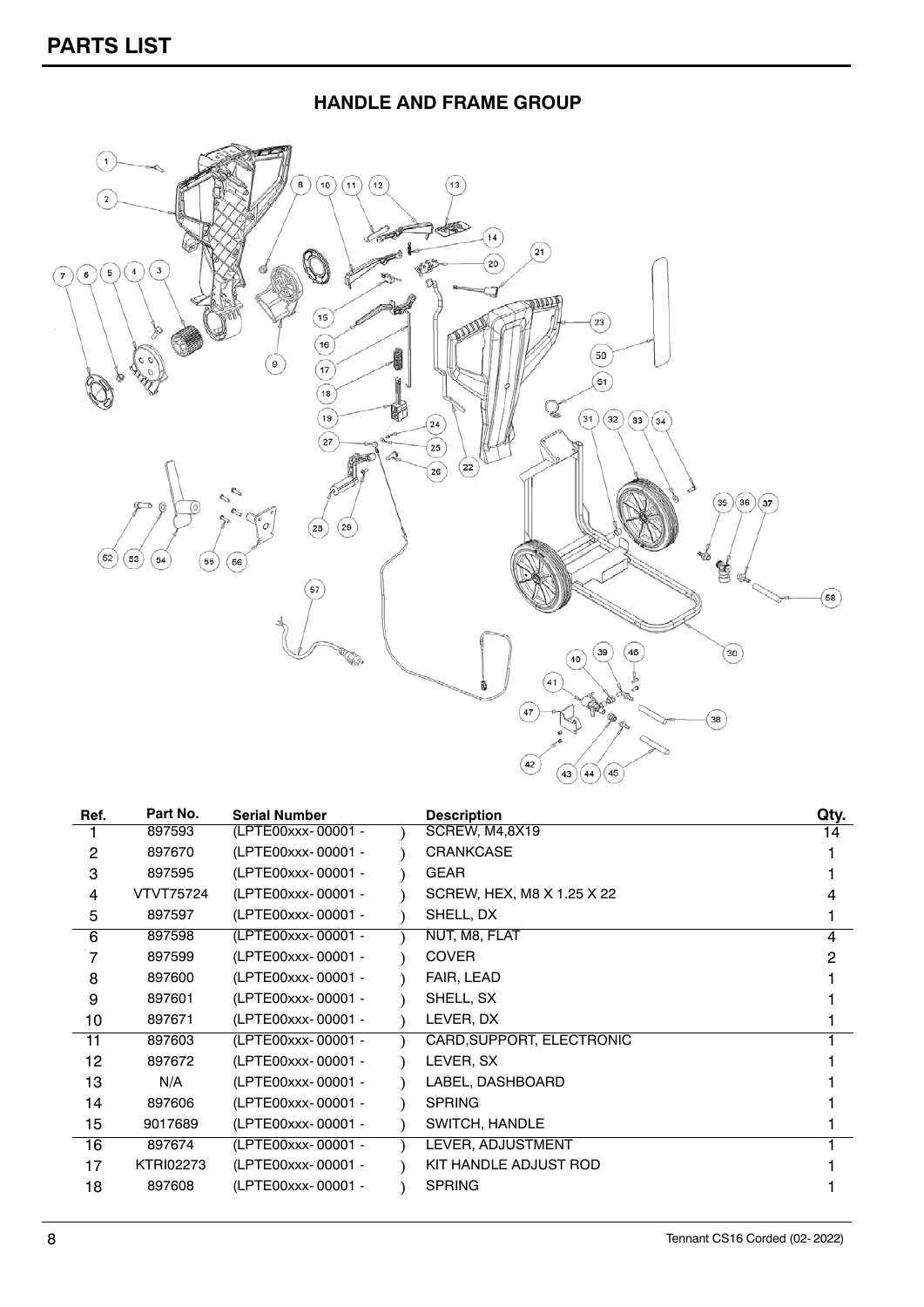## **HANDLE AND FRAME GROUP**

| Ref. | Part No.         | <b>Serial Number</b> |           | <b>Description</b>                              | Qty.           |
|------|------------------|----------------------|-----------|-------------------------------------------------|----------------|
| 19   | 897609           | (LPTE00xxx-00001 -   |           | <b>HANDLE, SUPPORT</b>                          |                |
| 20   | 9017750          | (LPTE00xxx-00001 -   |           | CIRCUITBOARD, DISPLAY                           |                |
| 21   | 897611           | (LPTE00xxx-00001 -   |           | BOTTON, PUSH, WIRING                            |                |
| 22   | 897612           | (LPTE00xxx-00001 -   | $\lambda$ | CABLE, RIBBON, FLAT                             |                |
| 23   | 897675           | (LPTE00xxx-00001 -   |           | CRANKCASE, HANDLE, FRONT                        |                |
| 24   | 897150           | (LPTE00xxx-00001 -   |           | SCREW, TC, M4X12, ZN                            |                |
| 25   | 897149           | (LPTE00xxx-00001 -   |           | WASHER 4-16 INOX A2                             |                |
| 26   | 897614           | (LPTE00xxx-00001 -   | $\lambda$ | <b>PIN</b>                                      |                |
| 27   | 9017846          | (LPTE00xxx-00001 -   |           | CABLE, LIFT, SQGE                               |                |
| 28   | 9017688          | (LPTE00xxx-00001 -   |           | LEVER, LIFT, SQGE                               |                |
| 29   | 897615           | (LPTE00xxx-00001 -   |           | SCREW, TC, M6X12                                |                |
| 30   | 897616           | (LPTE00xxx-00001 -   | $\lambda$ | <b>FRAME</b>                                    |                |
| 31   | 897617           | (LPTE00xxx-00001 -   |           | <b>BUSHING</b>                                  | 2              |
| 32   | 897618           | (LPTE00xxx-00001 -   |           | WHEEL, GRAY, D.250                              | $\overline{c}$ |
| 33   | 897619           | (LPTE00xxx-00001 -   |           | WASHER, D.8X24, ZC                              | $\overline{c}$ |
| 34   | 897676           | (LPTE00xxx-00001 -   |           | SCREW TE 8X16 UNI5739                           | $\overline{2}$ |
| 35   | 897677           | (LPTE00xxx-00001 -   |           | <b>CONNECTOR</b>                                |                |
| 36   | 9018511          | (LPTE00xxx-00001 -   |           | FILTER, WATER, COMPL                            |                |
| 37   | 897677           | (LPTE00xxx-00001 -   |           | <b>CONNECTOR</b>                                |                |
| 38   | TBBP00732        | (LPTE00xxx-00001 -   |           | TUBE CRISTALLO 6X9 L=240 mm                     |                |
| 39   | 897678           | (LPTE00xxx-00001 -   | $\lambda$ | CONNECTOR, 1/8" D.7                             |                |
| 40   | 897679           | (LPTE00xxx-00001 -   |           | <b>CONNECTOR</b>                                |                |
| 41   | 9018340          | (LPTE00xxx-00001 -   |           | VALVE, WATER, SOLENOID, 230V                    |                |
| 42   | 897276           | (LPTE00xxx-00001 -   |           | NUT M 4 ATB A2                                  | 2              |
| 43   | 897679           | (LPTE00xxx-00001 -   |           | <b>CONNECTOR</b>                                |                |
| 44   | 897678           | (LPTE00xxx-00001 -   |           | CONNECTOR, 1/8" D.7                             |                |
| 45   | TBBP00733        | (LPTE00xxx-00001 -   |           | TUBE CRISTALLO 6X9 L=445 mm                     |                |
| 46   | 897359           | (LPTE00xxx-00001 -   |           | SCREW, TCTC, M4X16, ACCIAIO, INOX               | 2              |
| 47   | 897623           | (LPTE00xxx-00001 -   | $\lambda$ | SOLENOIDE, VALVE, PROTECTION                    |                |
| 50   | N/A              | (LPTE00xxx-00001 -   |           | LABEL, HANDLE, TEAL (order label kit KTRI06255) |                |
| 51   | 897625           | (LPTE00xxx-00001 -   |           | <b>HOOK</b>                                     |                |
| 52   | VTVT63035        | (LPTE00xxx-00001 -   |           | SCREW TCEI M8X25 BRUNITA                        |                |
| 53   | <b>VTRS00230</b> | (LPTE00xxx-00001 -   |           | WASHER D. 8                                     |                |
| 54   | MPVR34714        | (LPTE00xxx-00001 -   |           | CABLE SUPPORT E 350                             |                |
| 55   | <b>VTVT48694</b> | (LPTE00xxx-00001 -   |           | SCREW TCB TC 5 X12 UNI 9707 TZ                  | 4              |
| 56   | <b>LAFN09222</b> | (LPTE00xxx-00001 -   |           | <b>BRACKET</b>                                  |                |
| 57   | <b>MECB02114</b> | (LPTE00xxx-00001 -   |           | CABLE POWER, EU                                 |                |
| 57   | MECB02289        | (LPTE00xxx-00001 -   |           | CABLE POWER, UK                                 |                |
| 58   | TBBP00731        | (LPTE00xxx-00001 -   |           | TUBE CRISTALLO 6X9 L=335 mm                     |                |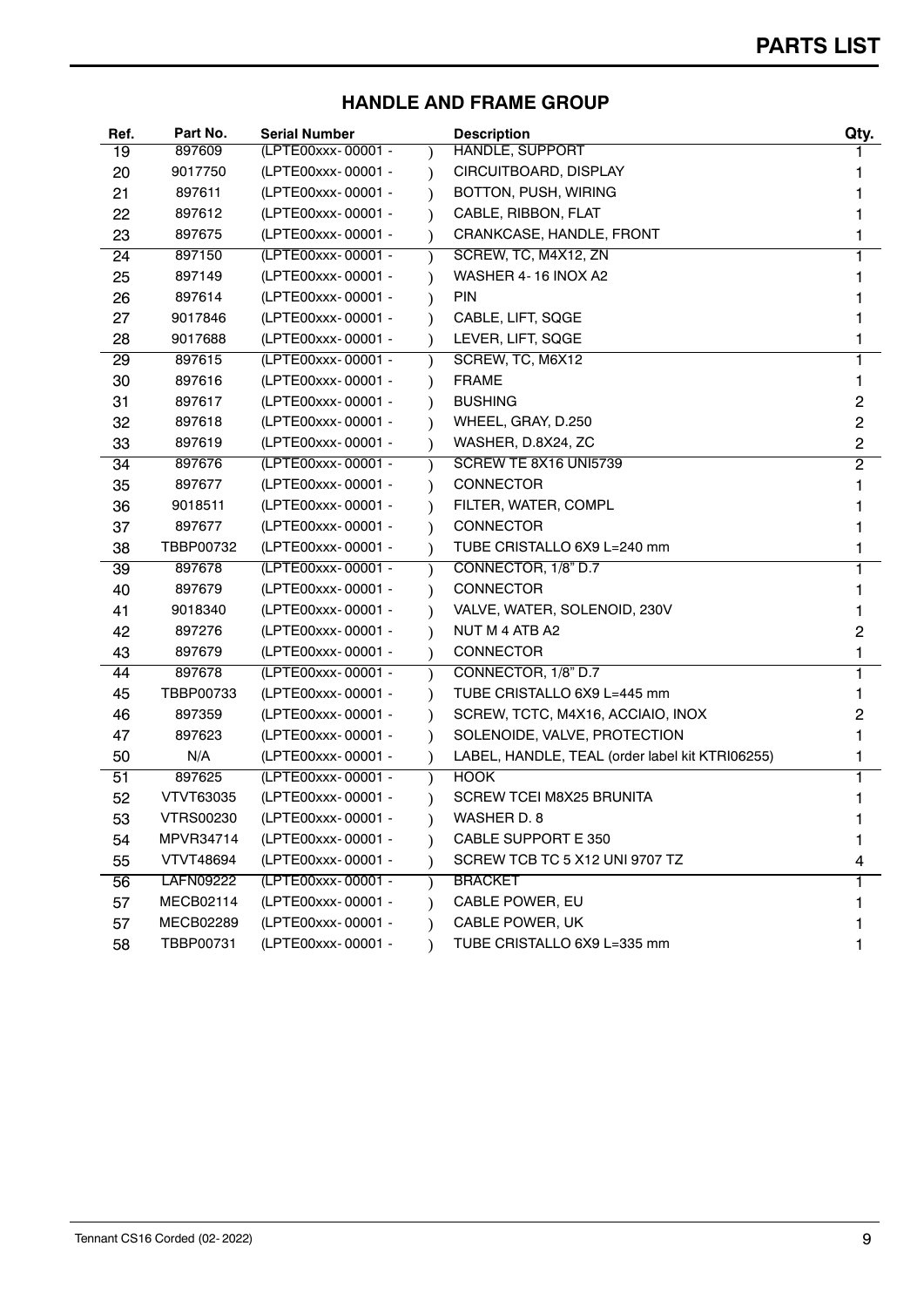**SQUEEGEE ASSEMBLY AND BRUSH DRIVE GROUP**  $(58)(56)(12)(14)$  $\bullet$  $\overline{\phantom{a}}$  $\overline{4}$  $\overline{7}$  $\left(47\right)$  $48$  $\overline{\phantom{a}}$  $(54)$  $\overline{\overline{57}}$  $(15)$ 45  $\sqrt{10}$ 9<br>9  $\sqrt{13}$  $44$  $\sqrt{49}$ X  $41$ 43  $(42)$  $\sqrt{24}$  $\mathbf{1}$  $\boxed{53}$ ..  $\sqrt{40}$ 55  $\overline{\mathbf{r}}$  $\sqrt{9}$  $\overline{\phantom{a}}$  $\boxed{16}$  $\sqrt{17}$ t 5 6 f  $(19)$  $(18)$  $(A)$ 

| ъ<br>$\ddot{\circ}$ | 25       | $\sim_{\mathcal{O}_\heartsuit}$ | 39             |  |
|---------------------|----------|---------------------------------|----------------|--|
|                     | 27       |                                 | 37<br>36<br>54 |  |
| 20                  | 38       | ë<br>$\frac{1}{2}$<br>ß,        | 35<br>34       |  |
| 22<br>21            | 26<br>23 | a<br>D                          | 33             |  |
| 32                  |          |                                 | 31             |  |
|                     | w        | ъ                               | 30             |  |
|                     |          |                                 | 29<br>28       |  |

| SQUEEGEE ASSY KIT, LINATEX BLADES [STANDARD]<br><b>PMVR06994</b><br>(LPTE00xxx-00001 -<br>A<br>(includes items 1-20, 54-58) | 6 |
|-----------------------------------------------------------------------------------------------------------------------------|---|
|                                                                                                                             |   |
|                                                                                                                             |   |
| (LPTE00xxx-00001 -<br>NUT, M5<br>897626<br>1                                                                                |   |
| 2<br>(LPTE00xxx-00001 -<br><b>BRACKET</b><br>897627                                                                         |   |
| 3<br>(LPTE00xxx-00001 -<br>BLADE, SQGE, REAR, 596L, LINATEX [STANDARD]<br>9017830                                           |   |
| (LPTE00xxx-00001 -<br>BLADE, SQGE, REAR, 596L, LATEX [OPTION]<br>3<br>9017827                                               |   |
| BLADE KIT, SQGE, REAR & FRONT, PYU [OPTION]<br>(LPTE00xxx-00001 -<br>9017832<br>3                                           |   |
| FITTING, CONNECTOR, ELBOW<br>897628<br>(LPTE00xxx-00001 -<br>4                                                              |   |
| SCREW TCB TC 5 X12 UNI 9707 TZ<br><b>VTVT48694</b><br>(LPTE00xxx-00001 -<br>5                                               | 2 |
| (LPTE00xxx-00001 -<br>897384<br>WASHER D. 5X14 INX<br>6                                                                     | 6 |
| 7<br>(LPTE00xxx-00001 -<br><b>FLANGE</b><br>897629                                                                          |   |
| 8<br>(LPTE00xxx-00001 -<br><b>KNOB, SMALL</b><br>897630                                                                     | 2 |
| (LPTE00xxx-00001 -<br>FLOOR, WIPER, YELLOW, RAL1021<br>9<br>897631                                                          |   |
| (LPTE00xxx-00001 -<br>SCREW, M5X20<br>897632<br>10                                                                          | з |
| (LPTE00xxx-00001 -<br><b>BUSHING</b><br>897633<br>12                                                                        | 3 |
| WHEEL, SQGE<br>9017848<br>(LPTE00xxx-00001 -<br>13                                                                          | 3 |
| (LPTE00xxx-00001 -<br>WASHER D. 5X14 INX<br>897384<br>14                                                                    | 6 |
| (LPTE00xxx-00001 -<br>NUT, M5, INOX<br>15<br>897497                                                                         | 3 |
| (LPTE00xxx-00001 -<br>16<br>9017829<br>BLADE, SQGE, FRONT, 536L, LINATEX [STANDARD]                                         |   |
| BLADE, SQGE, FRONT, 536L, LATEX [OPTION]<br>9017826<br>(LPTE00xxx-00001 -<br>16                                             |   |
| BLADE KIT, SQGE, REAR & FRONT, PYU [OPTION]<br>(LPTE00xxx-00001 -<br>16<br>9017832                                          |   |
| (LPTE00xxx-00001 -<br><b>BRACKET</b><br>897634<br>17                                                                        |   |
| <b>SCREW M5x25</b><br>(LPTE00xxx-00001 -<br>897635<br>18                                                                    | 2 |

 $52$ 

 $\widehat{51}$ 

50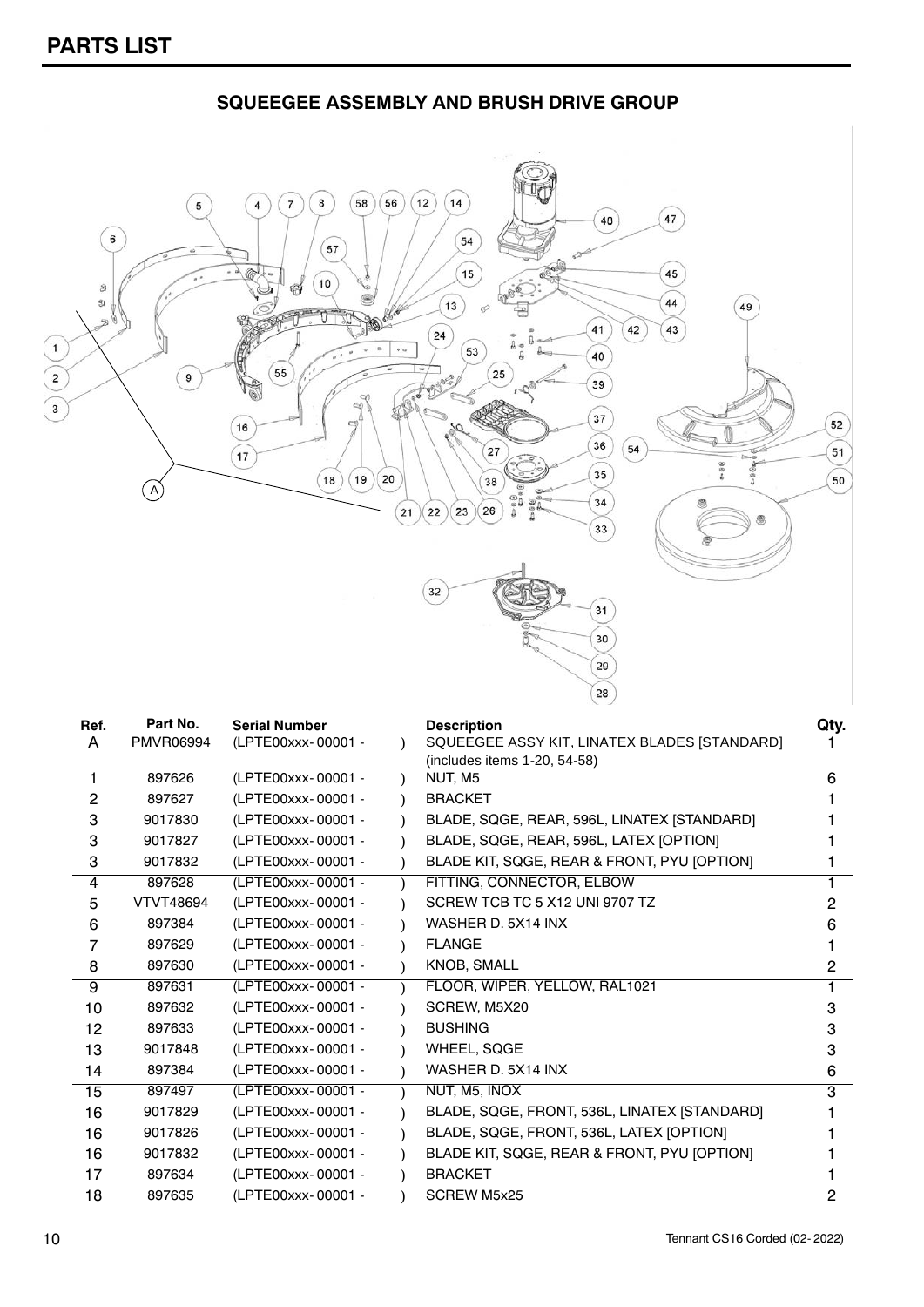### **SQUEEGEE ASSEMBLY AND BRUSH DRIVE GROUP**

| Ref. | Part No.         | <b>Serial Number</b> |           | <b>Description</b>                                 | Qty.           |
|------|------------------|----------------------|-----------|----------------------------------------------------|----------------|
| 19   | 897681           | (LPTE00xxx-00001 -   |           | SCREW, M5X35                                       | 2              |
| 20   | 897681           | (LPTE00xxx-00001 -   | $\lambda$ | SCREW, M5X35                                       | 2              |
| 21   | 897287           | (LPTE00xxx-00001 -   | $\lambda$ | SCREW TE 6X20 UNI5739 INX                          | $\overline{c}$ |
| 22   | 897106           | (LPTE00xxx-00001 -   |           | WASHER D.6 UNI 6592 INOX                           | $\overline{c}$ |
| 23   | 897106           | (LPTE00xxx-00001 -   |           | WASHER D.6 UNI 6592 INOX                           | $\overline{c}$ |
| 24   | 897138           | (LPTE00xxx-00001 -   |           | NUT M6 INOX                                        | $\overline{2}$ |
| 25   | 897636           | (LPTE00xxx-00001 -   |           | <b>ARM</b>                                         | $\overline{c}$ |
| 26   | VTDD01700        | (LPTE00xxx-00001 -   |           | <b>NUT M6 INOX</b>                                 |                |
| 27   | 9017849          | (LPTE00xxx-00001 -   |           | SPRING, SQGE                                       | 2              |
| 28   | 897316           | (LPTE00xxx-00001 -   |           | SCREW, TE, M8X20, UNI5739, INOX                    |                |
| 29   | 897216           | (LPTE00xxx-00001 -   |           | WASHER, D. 8, GRW, UNI1751, INOX                   |                |
| 30   | 897120           | (LPTE00xxx-00001 -   |           | WASHER, D.8X24, UNI6593, INOX                      |                |
| 31   | <b>KTRI06334</b> | (LPTE00xxx-00001 -   |           | HUB KIT, DRIVE, BRUSH, DISK                        |                |
| 32   | <b>VTVR16617</b> | (LPTE00xxx-00001 -   |           | WEDGE 6X 6X30 UNI 6604                             |                |
| 33   | 897287           | (LPTE00xxx-00001 -   |           | SCREW TE 6X20 UNI5739 INX                          | 4              |
| 34   | 897129           | (LPTE00xxx-00001 -   | $\lambda$ | WASHER D. 6 INX GRW UNI 1751                       | 4              |
| 35   | 897112           | (LPTE00xxx-00001 -   |           | WASHER D. 6X18 INX UNI 6593                        | 4              |
| 36   | 897637           | (LPTE00xxx-00001 -   |           | <b>BRACKET</b>                                     |                |
| 37   | 897638           | (LPTE00xxx-00001 -   |           | BODY, SIDE, SX                                     |                |
| 38   | 897112           | (LPTE00xxx-00001 -   | $\lambda$ | <b>WASHER D. 6X18 INX UNI 6593</b>                 | $\overline{c}$ |
| 39   | 897639           | (LPTE00xxx-00001 -   |           | SCREW, M6X140                                      | 1              |
| 40   | 897130           | (LPTE00xxx-00001 -   |           | SCREW, TE, M6X12, UNI5739, A2                      | 4              |
| 41   | 897129           | (LPTE00xxx-00001 -   |           | WASHER D. 6 INX GRW UNI 1751                       | 4              |
| 42   | 897640           | (LPTE00xxx-00001 -   | $\lambda$ | <b>PLATE</b>                                       |                |
| 43   | VTDD01701        | (LPTE00xxx-00001 -   |           | NUT, M8, INOX                                      | 2              |
| 44   | 897152           | (LPTE00xxx-00001 -   |           | WASHER, D.8, UNI6592, INOX                         | $\overline{2}$ |
| 45   | 897641           | (LPTE00xxx-00001 -   |           | <b>BUSHING</b>                                     | 2              |
| 47   | 897246           | (LPTE00xxx-00001 -   | $\lambda$ | SCREW, TE, M8X30, UNI5739, INOX                    | 2              |
| 48   | MOMO01020        | (LPTE00xxx-00001 -   |           | MOTOR, BRUSH, 230VAC 140G 200W                     |                |
| 48   | <b>MEVR01750</b> | (LPTE00xxx-00001 -   |           | TOP COVER W/CARBONS RECTIFIER                      |                |
| 48   | 9017749          | (LPTE00xxx-00001 -   |           | VR, BRUSH, MOTOR, ELE                              | 2              |
| 49   | 9018330          | (LPTE00xxx-00001 -   |           | <b>COVER, BRUSH</b>                                |                |
| 50   | SPPV02656        | (LPTE00xxx-00001 -   |           | BRUSH ASSY, DISK, SCB, 35CM, 3-LUG, PYP [STANDARD] | ı              |
| 51   | 897459           | (LPTE00xxx-00001 -   |           | SCREW, M5X12, TE, INOX                             | 3              |
| 52   | 897384           | (LPTE00xxx-00001 -   |           | WASHER D. 5X14 INX                                 | 3              |
| 53   | 897643           | (LPTE00xxx-00001 -   |           | <b>SUPPORT</b>                                     | 1              |
| 54   | 897644           | (LPTE00xxx-00001 -   |           | WASHER D. 5 INX GRW UNI 1751                       | 3              |
| 55   | 897115           | (LPTE00xxx-00001 -   |           | SCREW, M6X55, SS                                   | 2              |
| 56   | 9017848          | (LPTE00xxx-00001 -   |           | WHEEL, SQGE                                        | 2              |
| 57   | 897384           | (LPTE00xxx-00001 -   |           | WASHER D. 5X14 INX                                 | 2              |
| 58   | <b>VTVT48694</b> | (LPTE00xxx-00001 -   |           | SCREW TCB TC 5 X12 UNI 9707 TZ                     | $\overline{c}$ |